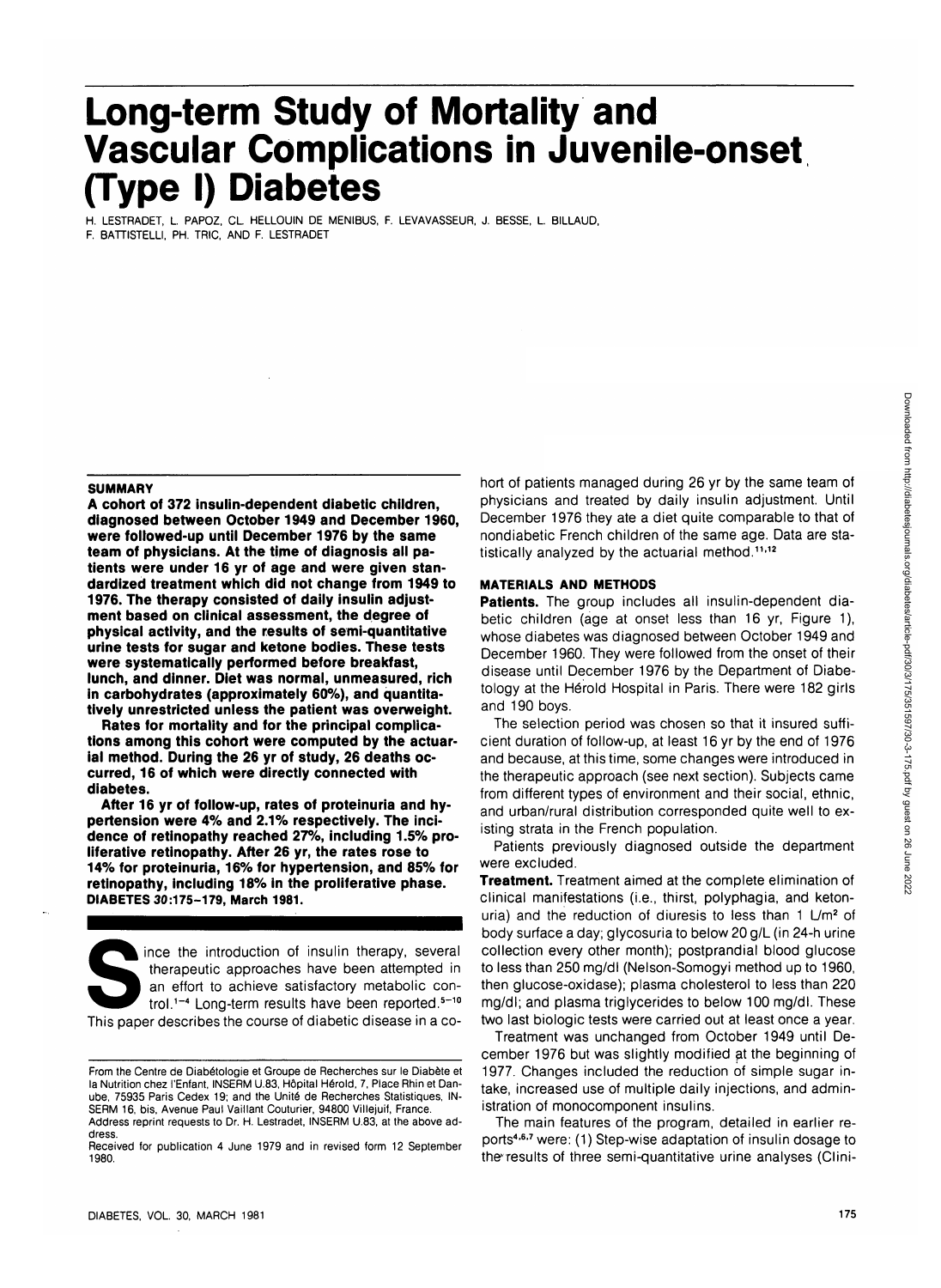#### MORTALITY AND VASCULAR COMPLICATIONS IN TYPE I DIABETES



**FIGURE 1. Age distribution in the 372 subjects at onset of diabetes.**

test and Acetest) performed on the same day and previous day. Sixty-nine percent of the patients were injected with a mixture of regular and protamine zinc insulin before breakfast and, if necessary, with short-acting insulin at noon or in the evening; 24% were given a combined daily dose of long- and short-acting insulin (Novolente), and 6% were injected with intermediate-acting insulin twice a day. Only four subjects required a regimen of three daily injections. Slight hypoglycemia was accepted, but patients were watched closely to avoid as much as possible severe attacks. (2) Except in cases of concomitant obesity (3.6%), the diet was allowed to be free, quantitatively and qualitatively, from October 1949 to January 1977; i.e., small amounts of refined sugars as candies and desserts were allowed. Analyses of data on spontaneous feeding in groups thus treated in France showed that the total calories and the contribution of each nutrient were in the same range as those observed at the corresponding time in nondiabetic children of the same age: 13% proteins, 26% fat, and 61% carbohydrates.<sup>13,14</sup> (3) Year-round regular physical exercise was strongly encouraged.

**Follow-up.** Clinical, biologic, and ophthalmologic examinations were performed from two to four times a year. The results were systematically recorded once a year at the anniversary month of diabetes from 1949 to the end of 1976 on special charts established since 1949 for a prospective study.

Blood pressure was measured under standard conditions in the recumbent position. Values were classified as abnormal when systolic pressure was equal to or greater than 130 mm Hg and/or when diastolic pressure was equal to or greater than 70 mm Hg for 10-yr-old subjects.<sup>15</sup> The corresponding limits were 140 and 90 for subjects under 16 yr of age, 150 and 100 between 16-39 yr, and 160 and 100 for

older subjects.<sup>16</sup> Proteinuria, measured at the laboratory by chemical methods, was considered positive when it was consistently higher than 0.2 g/L Retinopathy was detected by examination made through dilated pupils in the ophthalmologic department of the hospital. The examination was completed each time by retinal photography and classified as follows: stage  $I = 1$  to 4 microaneurysms or a few punctate exudates not interfering with vision; stage  $II = more$ than 4 microaneurysms per eye with or without functional disturbance; and stage  $III = new vessel$  formation with or without coalescent exudates and hemorrhage, usually combined with substantial impairment of vision. Of the 372 subjects, 146 (39%) were lost to follow-up between 1961 and 1976, mostly because they moved away from Paris. Figure 2 gives the number of subjects observed throughout the entire study. The dotted line corresponds to the theoretical number of subjects, including the dropouts. When the time of dropout was taken into account, the relative loss of information (shaded area  $= 14\%$ ) was not as significant as the percentage of dropouts would suggest. Mean duration of follow-up was 17 yr, i.e., 90% of the subjects were followed-up for 10 yr or more and 33% for 20 yr or more (Figure 3).

Seventy-one of these 372 subjects had poor quality treatment for a long period of time, either because they were not very disciplined or because their diabetes was particularly difficult to control. However, taking into account the arbitrariness of such a classification over such a long time, we decided not to attempt subgrouping and to consider the group as a whole.

**Statistical analysis.** The main difficulty in estimating mortality and morbidity rates was the lack of information about

**FIGURE 2. Number of subjects examined In each 2-yr period of the study. Number of subjects Increased from 1949 to 1960, when recruiting stopped. Solid line, number of subjects observed; dotted line, expected number If all subjects had been followed up until 1976. Shaded area, loss of information due to dropout subjects; dark area, deaths.**



**Period of Study**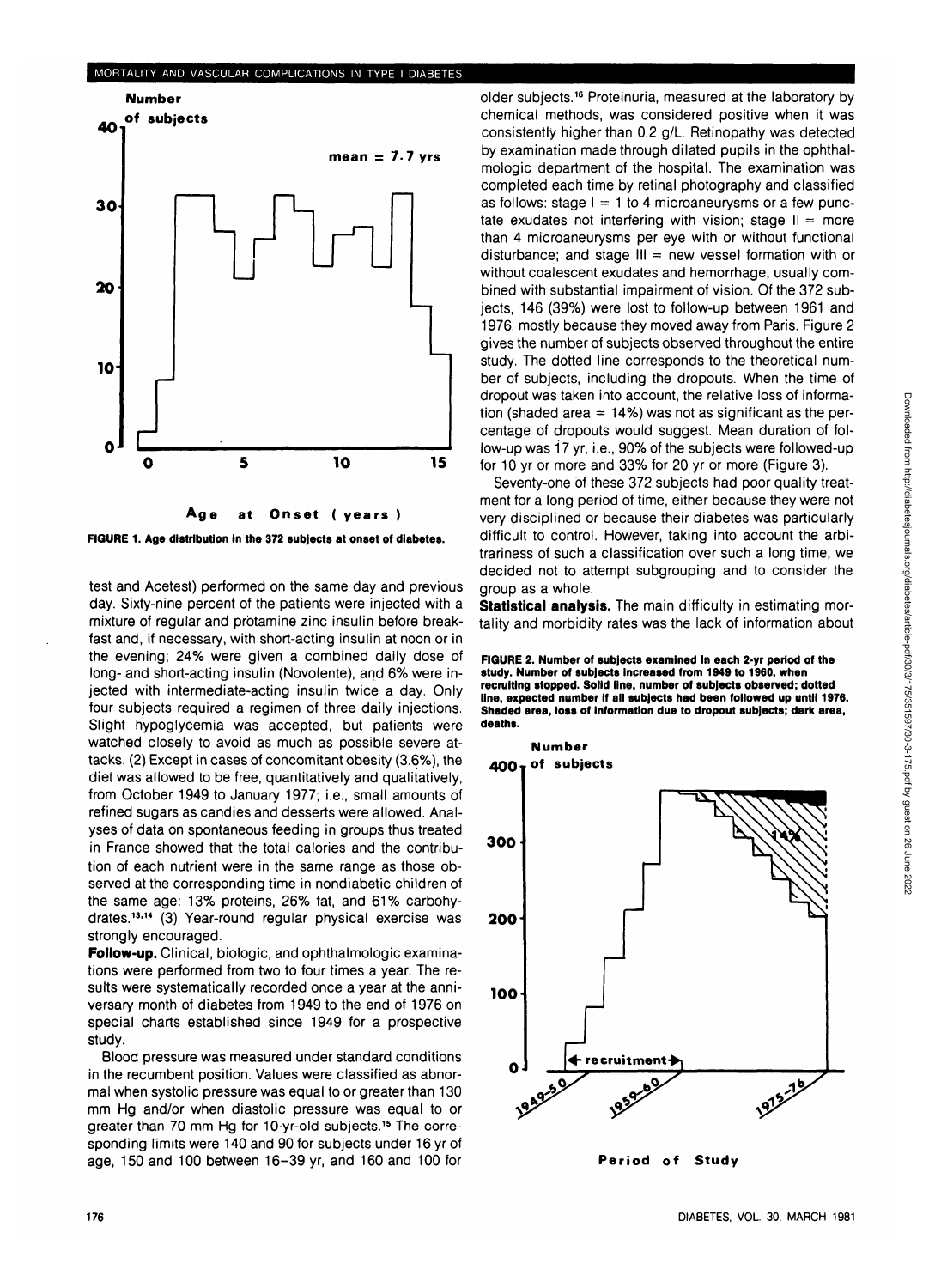#### H. LESTRADET AND ASSOCIATES



**FIGURE 3. Duration of follow-up In the 372 subjects.**

dropout subjects lost to follow-up. After thorough study of this problem, statisticians suggested several methods for its solution. Of these, the actuarial method is one of the simplest to use.<sup>11,12</sup> One of its advantages is that it enables every subject in the cohort to be taken into account. Each one contributes to the long-term estimates, even those followed for a short time only. This increases the accuracy of rate estimations and obviates a decline or a fluctuation of rates, always observed when another method is utilized.<sup>6-10</sup> However, to assume that mortality and morbidity are basically similar in dropouts and followed subjects is quite another matter.

# **RESULTS**

**Mortality.** Twenty-six deaths occurred between 3 and 25 yr after the onset of diabetes. Ages varied from 7-34 yr at the time of death. Ten deaths were unrelated to diabetes; of these, two were due to car accidents, three to septicemias, one to poisoning, two to postoperative accidents, one to multiple sclerosis, and one to an unspecified infectious disease. Sixteen deaths appeared to be related to diabetes and its complications. They comprised four vascular accidents, two cases of chronic nephropathy, three of diabetic coma, and seven of hypoglycemic coma. One of the diabetic coma cases was a patient who took it upon himself to stop his prescribed insulin. Among the seven deaths from hypoglycemia, one was voluntary, and four occurred between 1949 and 1958 before glucagon became available for patients temporarily out of geographical reach of the necessary medical facilities. Two hypoglycemic deaths were recent; one involved a commercial traveller who was found dead in a hotel room, the other a medical student, who one week earlier attended a lecture on diabetes that insisted too heavily on the necessity of permanent aglyco-

| TABLE 1                       |  |  |
|-------------------------------|--|--|
| Mortality rates per age group |  |  |

| Age (yr)  | N | Diabetes (%) | Control (%) |
|-----------|---|--------------|-------------|
| $5 - 9$   | 2 | 0.53         | 0.04        |
| $10 - 14$ | 3 | 0.80         | 0.035       |
| $15 - 19$ | 5 | 1.33         | 0.092       |
| $20 - 24$ | 5 | 1.33         | 0.125       |
| $25 - 29$ | 8 | 2.13         | 0.115       |
| $30 - 35$ | 3 | 0.74         | 0.144       |

 $N =$  number of dead subjects.

suria. Ten of the 26 deceased patients had exhibited complications of diabetes, which are accounted for in the actuarial analysis.

Table 1 lists the mortality results as a percentage of the present cohort of diabetics and also mortality in the nondiabetic French population of corresponding ages.

**Retinopathy.** The cumulative evolution of diabetic retinopathy is shown in Figure 4. All three stages are shown on the same graph. No distinction is made between men and women because the percentages for each sex are practically identical.

One hundred sixty subjects developed at least stage I retinopathy. In this actuarial method the 21 stage III subjects are also included in stages I and II. Similarly, the 48 stage II subjects are included in stage I. Three percent of the stage I cases occurred before diabetes had been present for 10 yr. One stage I case developed after the fourth diabetic year. It is noteworthy that after 10 yr of diabetic evolution a rapid rise in the percentage of retinopathy was observed. Thus, the prevalence of retinopathy was 27% at 16 yr, 53% at 20 yr,

**FIGURE 4. Cumulative risk of retinopathy, stages I, II, and III.**



**Duration (years)**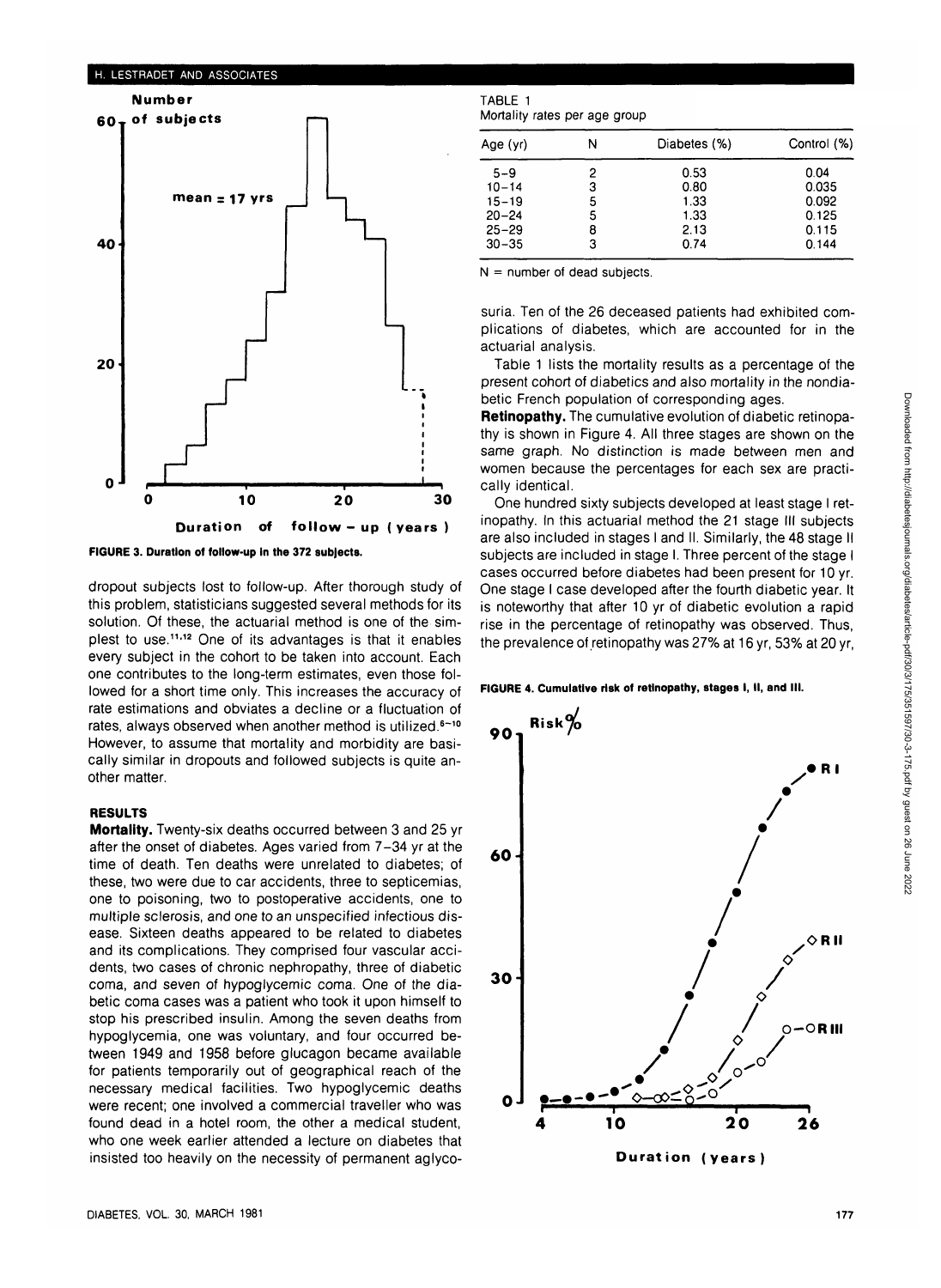and 85% at 26 yr. In stage II, the first case occurred after 12 yr of diabetes and frequency then rose to 16% after 20 yr and 40% after 26 yr.

The first case of stage III retinopathy was observed after 13 yr of diabetes. After 26 yr, the frequency of stage III retinopathy was 18%.

**Proteinuria and high blood pressure.** Findings are recorded in Figure 5. For these two complications, a scale different from that used for retinopathy was chosen because of the small number of cases occurring during the study, i.e., 27 of proteinuria and 22 of high blood pressure. The two curves are similar and reach a final percentage of 15%.

#### **DISCUSSION**

The value of the present findings resides in the fact that from 1949 the same medical team systematically and prospectively collected data from an entire cohort of patients whose treatment and type of diet remained unchanged until the end of 1976.

The rate of stage I retinopathy was certainly underestimated, because the standard optical fundus examination is relatively rudimentary. Retinal angiography was systematically carried out from 1974, when the technique first came into use, but of course it was not available at the start of the study. Nevertheless, the same criteria necessarily had to be applied to all patients participating in the study. Furthermore, it should be noted that although angiography doubles the detection rate for stage I retinopathy during the initial years of diabetes, the method does not significantly alter the detection of stage II and III disease.<sup>17</sup>

Comparison of the dropout group with the set of patients followed-up until 1976 showed a higher proportion of stage I, II, and III retinopathy in the dropouts: 35% as opposed to 23% after 16 yr of diabetes and 62% as opposed to 49% after 20 yr of diabetes. This observation indicates that inclusion of the dropout patients did not reduce the significance

**FIGURE 5. Cumulative risk of proteinuria and hypertension.**





**FIGURE 6. Comparison of the prevalence of retlnopathles. The symbols R I, R II, and R III stand for retinopathy stages I, II, and III, respectively, as assessed by the actuarial method. R'T, R'l, R'll, and RIM Indicate total retinopathy and stages I, II, and III determined by the traditional method (see text).**

of our findings because most of them dropped out after they had already begun to exhibit complications.

It should be noted that had we applied the statistical method which most authors use to study the prevalence of complications,<sup>6-9</sup> excluding the dead and the dropout subjects, we would have found completely different results, obtaining an irregular, fluctuating curve. As an example, we have added to the data shown in Figure 2 the percentage curves given by the traditional method of examination for the total number of cases of retinopathy and for stage I, II, and III retinopathy (Figure 6). Such irregular curves give the erroneous impression that the longer the study extends, the percentage of complication decreases. This approach is the rule in most publications, except for Knowles et al.,<sup>5</sup> who used a method comparable to ours.

#### **REFERENCES**

 White, P.: Diabetic children and their later lives. In Treatment of Diabetes Mellitus. Joslin, E. P., Root, H, White, P., and Marble, A., Eds. Philadelphia, Lea and Febiger, 1959, pp. 665–689.<br>2 White, P., and Graham, C.: The child with diabetes. In Joslin's Diabe-

tes Mellitus. Marble, A., White, P., Bradley, R., and Krall, L., Eds. Philadelphia, Lea and Febiger, 1971, pp. 339-360.<br>3 Guest, G. M.: "Unrestricted diet" in treatment of juvenile diabetes. J.

Am. Diet. Assoc. 23:299-305, 1947. <sup>4</sup>

 Lestradet, H., Besse, J., and Grenet, P.: Le diabete de I'enfant et de l'adolescent. Paris, Maloine S.A., 1968, p. 359.

 Knowles, H. C, Jr., Guest, G. M., Lampe, J., Kessler, M., and Skillmant, Th.G.: The course of juvenile diabetes treated with unmeasured diet. Diabetes 74:239-70, 1965.